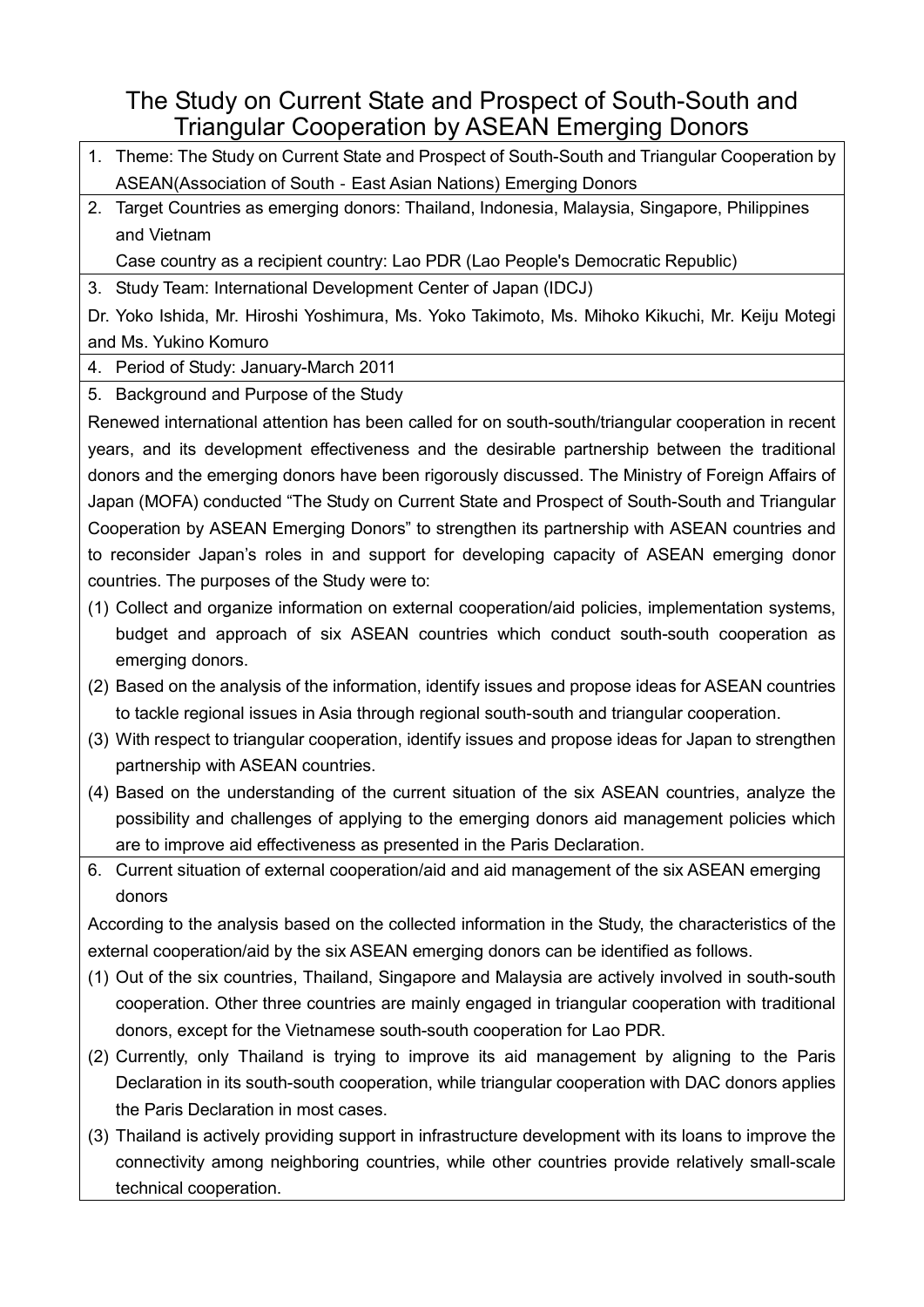- (4) ASEAN emerging donors do not regard their activities as aid, but as partnership or equal cooperation. Most activities are implemented within the ASEAN region. Their major cooperation scheme is training due to this egalitarianism and other factors such as limited funds for south-south cooperation, utilization of their own development experiences, and needs for human resource exchange in ASEAN community.
- (5) Administration cost for trainings is relatively low and thus manageable for the recipient countries with limited absorptive capacity. Emerging donors with limited cooperation funds utilize triangular cooperation to conduct third country training programs.
- (6) The aid volume of the emerging donors still remains small. Their funds are mostly used for the direct cost of the activities without allocating abundant administration cost for aid management.
- (7) A great deal of cooperation is done within the framework of IAI (Initiative for ASEAN Integration). Consideration has been given to partners' needs, policy priorities and absorptive capacity in IAI though it is not as strictly applied as the Paris Declaration.

Considering the above mentioned, issues of aid management of emerging donors can be identified as follows:

- (1) There is not abundant fund for an emerging donor to use for aid management. Minimization of the administrative cost is amongst challenges.
- (2) Limited absorptive capacity of recipient countries imposes constraints for them to manage aid from each emerging donor.
- 7. Current situation of aid from emerging donors in Lao PDR

Based on the case study of Lao PDR which receives aid from ASEAN emerging donors, several challenges for ASEAN emerging donors in providing south-south cooperation can be analyzed as follows.

- · The cost for cooperation (project finding, design, implementation and result management) is high.
- · Alignment to the rules for aid management such as the Paris Declaration would require higher administration cost than the opposite case.
- · Full alignment to the rules for aid management may indicate the dominant application of budget support modalities, which would provoke questions about the significance of providing cooperation within donor countries.

8. Trend of support for donorization by traditional donors

World Bank, Inter-American Development Bank, Organization of American States, Asia Development Bank, African Development Bank, UNDP, FAO, ILO, UNICEF, UNESCO, UNIDO, WHO, UNFPA are active international organizations in supporting technical cooperation implemented between developing countries. Japan, Germany and Spain are active bi-lateral donors. OECD-DAC considers that aid management in south-south cooperation are faced with challenges to be tackled in all management issues such as ownership, alignment, harmonization, management for development result, and mutual accountability. On the other hand, there is a view that south-south/triangular cooperation is diversified with various background and contents, so there is no need to evaluate with a single standard.

9. Recommendations on Japan's support for south-south cooperation

(1) Systematic information management and sharing on Japan's experiences and outcomes of